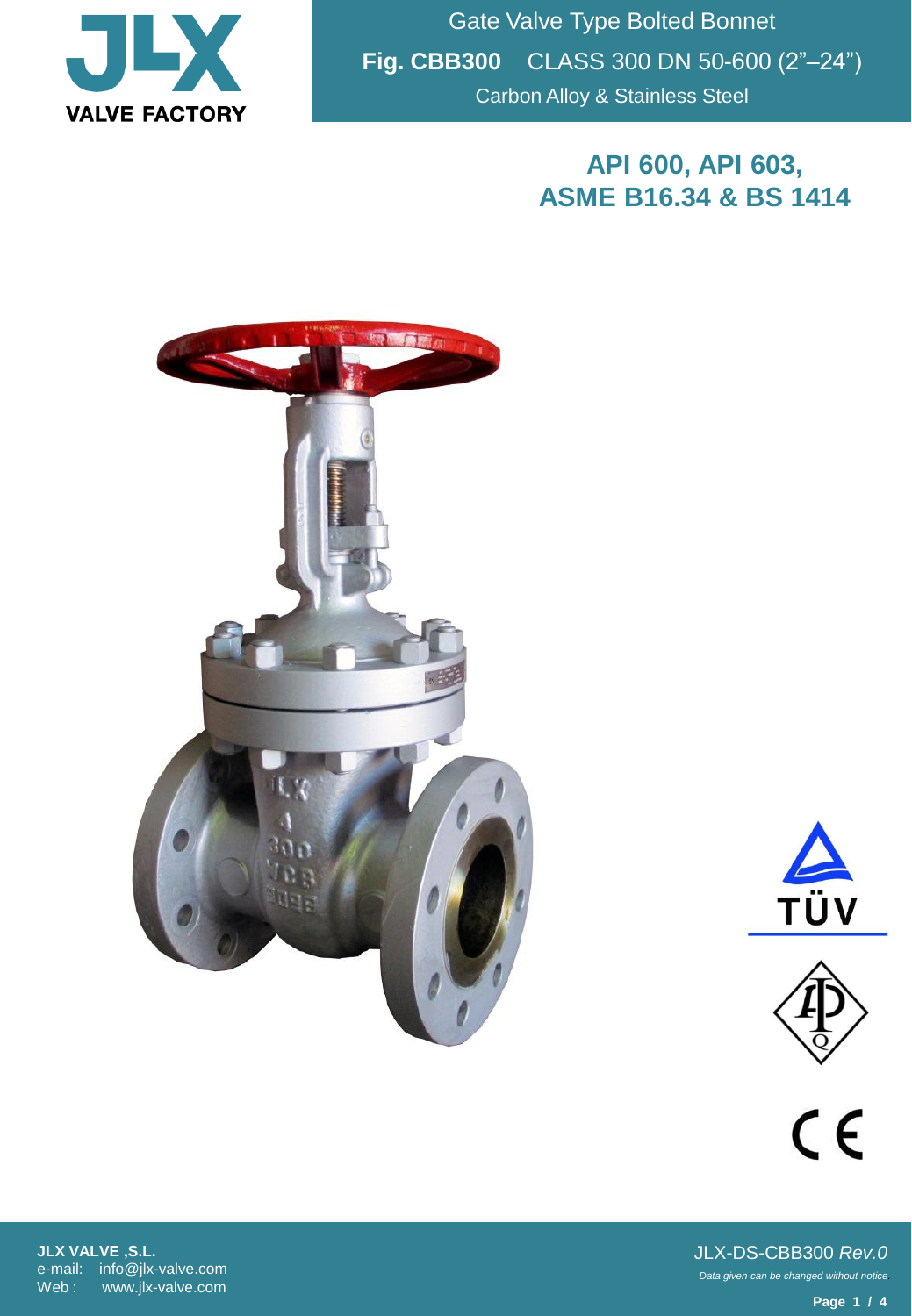

Gate Valve Type Bolted Bonnet **Fig. CBB300** CLASS 300 DN 50-600 (2"–24") Parts & Materials

| <b>Item</b>      | <b>Description</b>  | Material of construction* |                                 |                           |                               |  |  |  |
|------------------|---------------------|---------------------------|---------------------------------|---------------------------|-------------------------------|--|--|--|
|                  |                     | <b>Carbon Steel</b>       | <b>Carbon Steel (Low Temp.)</b> | <b>Alloy Steel</b>        | <b>Stainless Steel</b>        |  |  |  |
|                  | Body                | A 216 Gr.WCB              | A 352 Gr.LCB                    | A 217 Gr.C5               | A 351 Gr.CF8M                 |  |  |  |
| $\overline{2}$   | <b>Bonnet</b>       | A 216 Gr.WCB              | A 352 Gr.LCB                    | A 217 Gr.C5               | A 351 Gr.CF8M                 |  |  |  |
| 3                | Wedge               | A 216 Gr. WCB + ER410     | A 352 Gr.LCB + ER308            | A 217 Gr.C5 + ER410       | A 351 Gr.CF8M                 |  |  |  |
| 4                | Yoke                | A 216 Gr.WCB              | A 352 Gr.LCB                    | A 217 Gr.C5               | A 351 Gr.CF8M                 |  |  |  |
| 5                | <b>Stem</b>         | A 182 Gr. F6a             | A 182 Gr.F304                   | A 182 Gr. F6a             | A 182 Gr.F316                 |  |  |  |
| 6                | Seat Ring           | $A$ 105 + Stellite        | A 182 Gr.F304                   | A 182 Gr. F6a + Stellite  | -----                         |  |  |  |
|                  | <b>Stem Nut</b>     | B 148 / A 439 Gr.D2       | B 148 / A 439 Gr.D2             | B 148 / A 439 Gr.D2       | B 148 / A 439 Gr.D2           |  |  |  |
| 8                | Backseat            | A182 Gr.F6a               | A182 Gr. F304                   | A 182 Gr. F6a             | $- - - - -$                   |  |  |  |
| 9                | Gland               | A 105                     | A 105                           | A 182 Gr. F6a             | A 182 Gr.F316                 |  |  |  |
| 10               | <b>Gland Flange</b> | A 105                     | A 105                           | A 105                     | A 182 Gr.F304                 |  |  |  |
| 11               | <b>Stem Packing</b> | Graphite                  | Graphite                        | Graphite                  | Graphite                      |  |  |  |
| 12               | Gasket              | SPW SS304 / Graphite      | SPW SS304 / Graphite            | SPW SS304 / Graphite      | SPW SS316 / Graphite          |  |  |  |
| 13               | Bonnet Bolt & Nut   | A 193 Gr.B7 / A 194 Gr.2H | A 193 Gr.B7 / A 194 Gr.2H       | A 193 Gr.B7 / A 194 Gr.2H | A 193 Gr.B7 / A 194 Gr.2H (3) |  |  |  |
| 14               | Eye Bolt & Nut      | A 193 Gr.B7 / A 194 Gr.2H | A 193 Gr.B7 / A 194 Gr.2H       | A 193 Gr.B7 / A 194 Gr.2H | A 193 Gr.B7 / A 194 Gr.2H     |  |  |  |
| 15               | Handw heel          | Carbon Steel              | <b>Carbon Steel</b>             | Carbon Steel              | <b>Carbon Steel</b>           |  |  |  |
| (3) Zinc coating |                     |                           |                                 |                           |                               |  |  |  |

*(3) Zinc coating*

*\* Standard constructions with Trim 8, 2 and 10, other options are available*

| <b>API 600</b><br>Trim No. | <b>Nominal Trim</b>    | <b>Stem</b><br>Backseat (1) | <b>Seating Surface Body/Wedge</b> |  |  |
|----------------------------|------------------------|-----------------------------|-----------------------------------|--|--|
| 1                          | F <sub>6</sub>         | 13Cr                        | 13Cr                              |  |  |
| 2                          | 304                    | 18Cr-8Ni                    | 18Cr-8Ni                          |  |  |
| 3                          | F310                   | 25Cr-20Ni                   | 25Cr-20Ni                         |  |  |
| $\overline{4}$             | Hard F6                | 13Cr                        | Hard 13Cr                         |  |  |
| 5                          | Hardfaced              | 13Cr                        | Co-Cr $A(2)$                      |  |  |
| 5A                         | <b>Hardfaced</b>       | 13Cr                        | Ni-Cr                             |  |  |
| 6                          | F6 and Cu-Ni           | 13Cr                        | 13Cr and Cu-Ni                    |  |  |
| $\overline{7}$             | F6 and Hard F6         | 13Cr                        | 13Cr and Hard 13Cr                |  |  |
| 8                          | F6 and Hardfaced       | 13Cr                        | 13Cr and Co-Cr A (2)              |  |  |
| 8A                         | F6 and Hardfaced       | 13Cr                        | 13Cr and Ni-Cr                    |  |  |
| 9                          | Monel                  | Ni-Cu Alloy                 | Ni-Cu Alloy                       |  |  |
| 10                         | 316                    | 18Cr-8Ni-Mo                 | 18Cr-8Ni-Mo                       |  |  |
| 11                         | Monel and Hardfaced    | Ni-Cu Alloy                 | Ni-Cu Alloy and Trim 5 or 5A      |  |  |
| 12                         | 316 and Hardfaced      | 18Cr-8Ni-Mo                 | 18Cr-8Ni-Mo and Trim 5 or 5A      |  |  |
| 13                         | Alloy 20               | 19Cr-29Ni                   | 19Cr-29Ni                         |  |  |
| 14                         | Alloy 20 and Hardfaced | 19Cr-29Ni                   | 19Cr-29Ni and Trim 5 or 5A        |  |  |
| 15                         | Hardfaced              | 18Cr-8Ni                    | $Co-Cr A(2)$                      |  |  |
| 16                         | Hardfaced              | 18Cr-8Ni-Mo                 | Co-Cr A $(2)$                     |  |  |
| 17                         | Hardfaced              | 18Cr-10Ni-Cb                | Co-Cr $A(2)$                      |  |  |
| 18                         | Hardfaced              | 19Cr-29Ni                   | Co-Cr $A(2)$                      |  |  |



*(1) and small internal parts that normally contact the service fluid*

*(2) Trademark material Stellite 6*

**JLX VALVE ,S.L.** e-mail: info@jlx-valve.com Web: www.jlx-valve.com

*Data given can be changed without notice.* JLX-DS-CBB300 *Rev.0*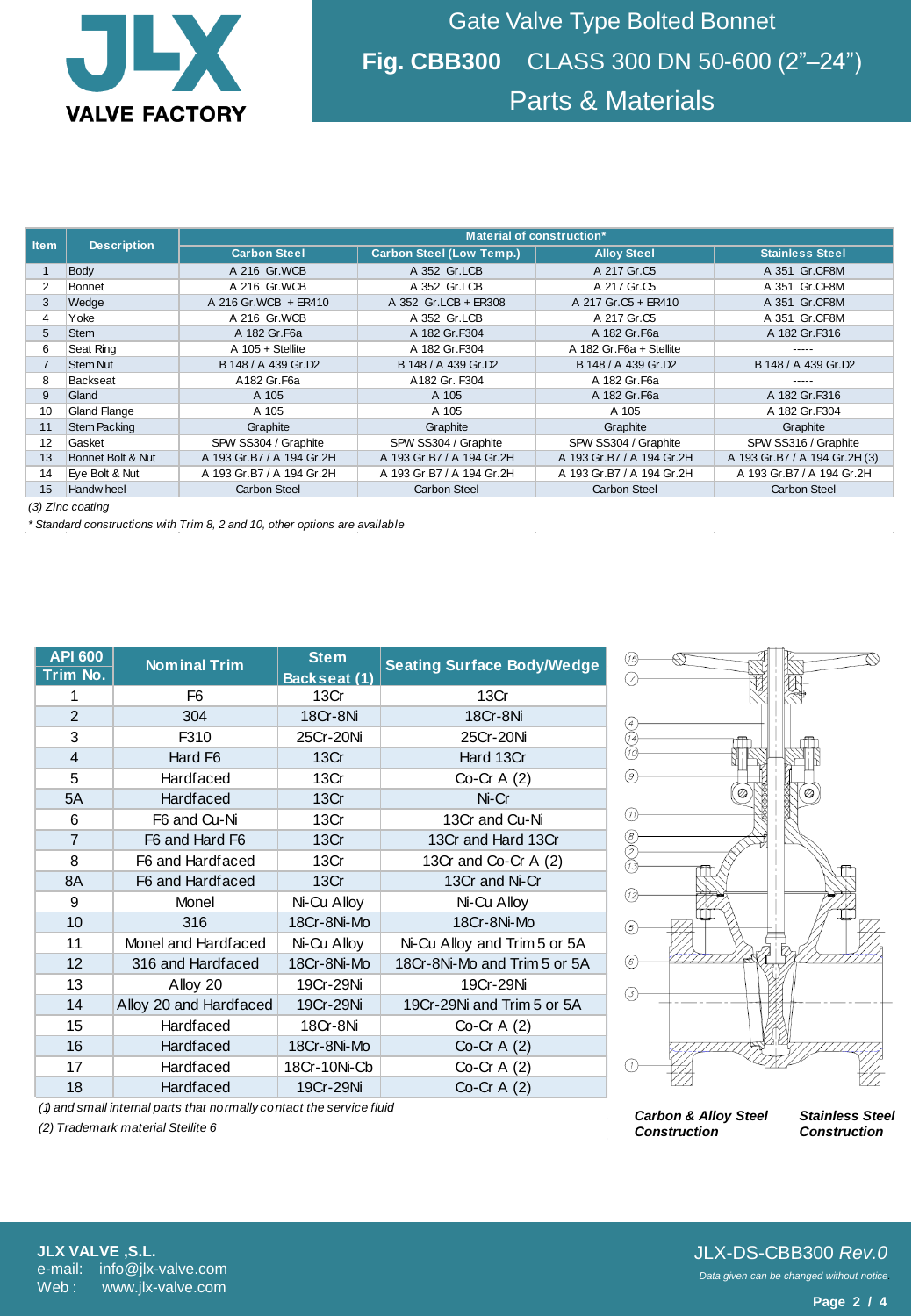

Gate Valve Type Bolted Bonnet **Fig. CBB300** CLASS 300 DN 50-600 (2"–24") **Dimensions** 

| <b>DN</b> | A (RF/BW) | в    | ØC  | <b>WEIGHT</b> |
|-----------|-----------|------|-----|---------------|
| 50(2")    | 216       | 417  | 200 | 24            |
| 65 (2½")  | 241       | 460  | 250 | 35            |
| 80(3")    | 282,5     | 526  | 250 | 49            |
| 100(4")   | 305       | 650  | 250 | 69            |
| 125(5")   | 381       | 694  | 300 | 92            |
| 150(6")   | 403       | 824  | 350 | 130           |
| 200(8")   | 419       | 987  | 450 | 208           |
| 250 (10") | 457       | 1192 | 500 | 333           |
| 300 (12") | 502       | 1431 | 560 | 536           |
| 350 (14") | 762       | 1559 | 460 | 699           |
| 400 (16") | 838       | 1758 | 460 | 1010          |
| 450 (18") | 914       | 1942 | 610 | 1205          |
| 500 (20") | 991       | 2145 | 610 | 1720          |
| 550 (22") | 1092      | 2340 | 610 | 1920          |
| 600 (24") | 1143      | 2526 | 610 | 2580          |

*(\*) Dimensions in mm and weight in kg For other sizes consult to the technical department.*